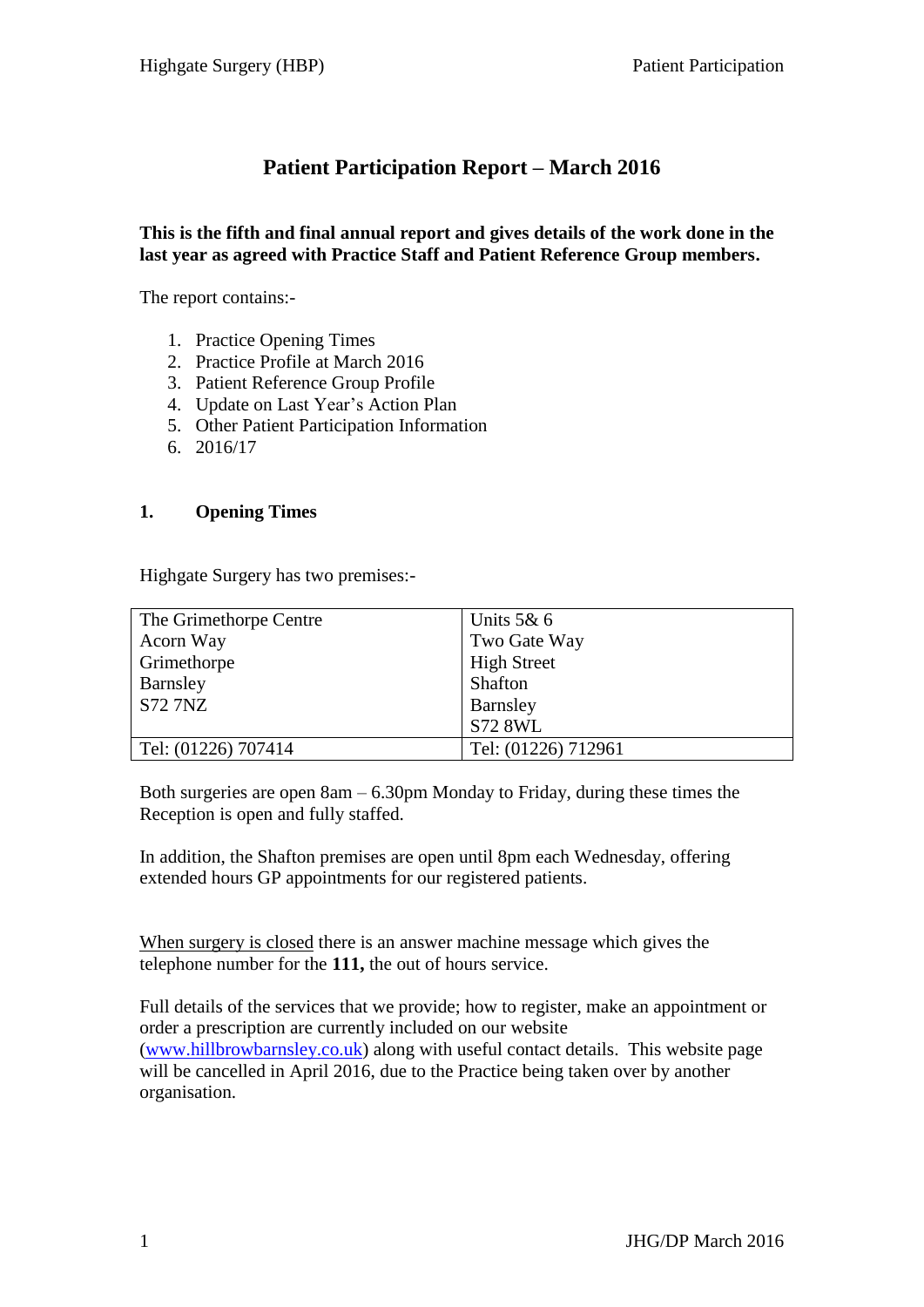### **2. Practice Profile**

Age

| $0 - 16$ | $\overline{ }$<br>. .<br>24 | $25 - 34$ | $\sim$ $\sim$<br>5-44 | 45-54 | 55-64 | 65-74 | 75<br>$\mathbf{r}$<br>◡<br>84 | $Q \subset$<br>o - 1 | $\mathbf{r}$<br>`otal |  |
|----------|-----------------------------|-----------|-----------------------|-------|-------|-------|-------------------------------|----------------------|-----------------------|--|
| 24%      | 9%                          | 7%        | 3%<br>⊥ J             | 13%   | 1%    | 8%    | 4%                            | 1%                   | 00%                   |  |

Sex

Male 47% Female 53%

#### Ethnicity

The Practice has ethnicity data for 99.3% of patients registered with the practice. For the data collected 1.5% of our practice population are from white/non white ethnic minority backgrounds.

#### First Language

The Practice has first language spoken data for 96.2% of patients registered with the practice. For the data collected 98% of our practice population speak English as a first language.

Meeting Identified Needs - 2% of the Practice Population do not have English as their first language and are reliant upon family members to translate for them in everyday life. Highgate has a robust protocol for ensuring that these patients are identified during new patient assessment, have their needs recorded on medical records; to ensure that they are given double appointments with GP or Nurse and a translator is booked in advance.

This ensures that family members are not asked to translate medical terminology and patient confidentiality is maintained.

### **3. Patient Reference Group**

Highgate uses a number of methods to gain the views of patients, to enable us to include the patient's perspective when planning future changes/improvements. This includes feedback through comments posted in the suggestion boxes in our waiting rooms, via complaints and via the Friends and Family Test feedback forms handed out after consultations.

To assist us with this we have a PRG (patient reference group), which is a small group of interested patients who help us to decide which areas to concentrate on, to interpret the results of surveys and to prioritise issues for our action plans.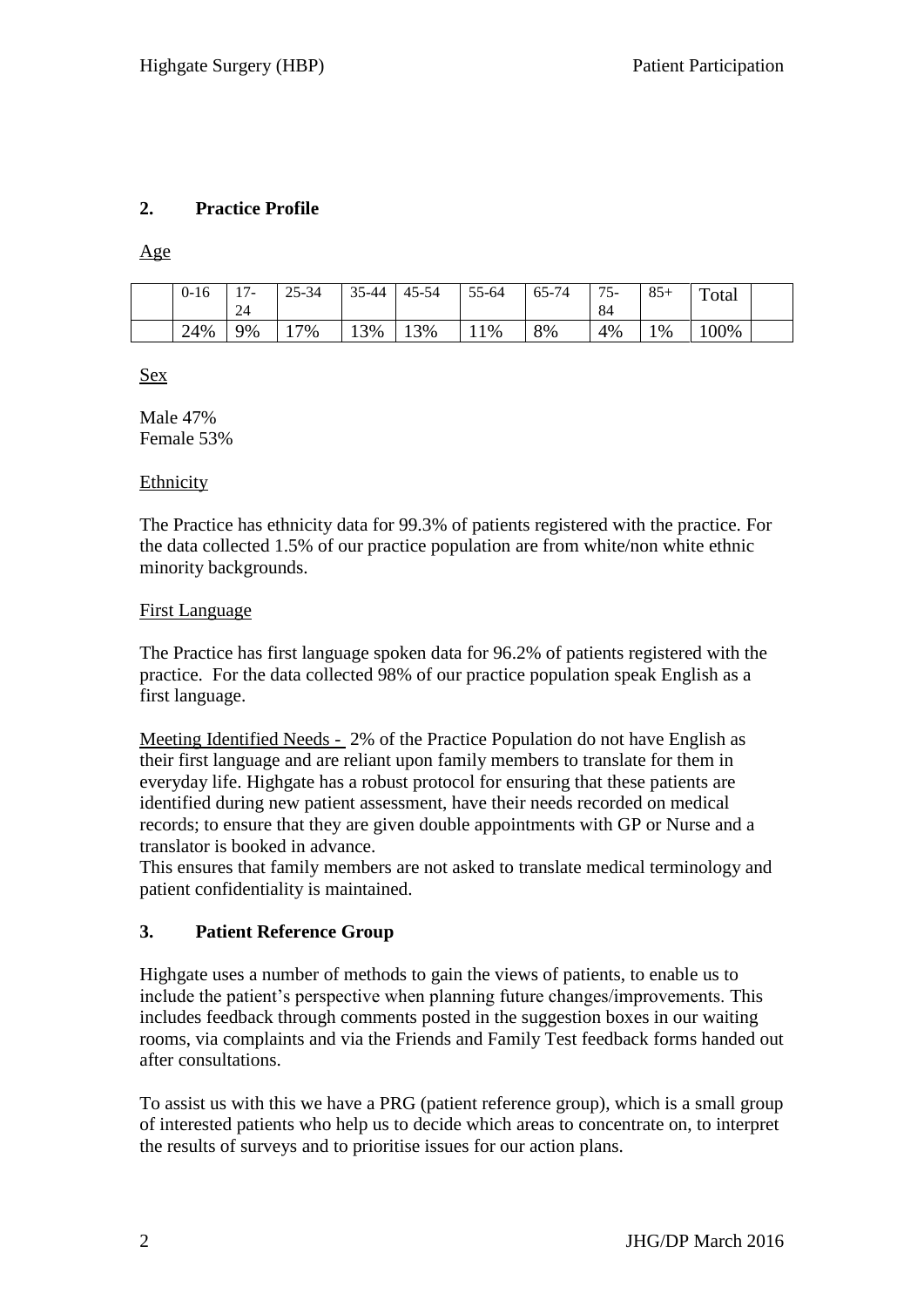Highgate PRG is a virtual group, run via emails. All emails are sent as 'blind carbon copies' to ensure that each individual's details are kept confidential and to stop any possibility of unsolicited emails from other members.

During 2015 we continued to try to attract more members to the PRG, advertising on the website, in our waiting rooms and our doctors opportunistically mention the group to patients.

# Current membership of PRG

Since the announcement to patients, in early 2016, that the contract for Highgate was no longer to be managed by Hill Brow Partnership there has been a change to the PRG membership. 6 members have already left the Practice. In addition there has been one death; leaving only two active members at end of year.

|               | $0 - 16$ | $17-$<br>24      | $25 -$<br>34 | $35-$<br>44 | 45-54 | 55-64 | 65-74 | $75-$<br>84 | $85+$ | Total |  |
|---------------|----------|------------------|--------------|-------------|-------|-------|-------|-------------|-------|-------|--|
| March<br>2015 |          | $\theta$         | 0%           | 0%          | 33.3% | 33.3% | 33.3% | 0%          | 0%    | 9     |  |
| March<br>2016 |          | $\boldsymbol{0}$ |              | U           | 50%   |       | 50%   | U           |       |       |  |

Sex

Male 50% Female 50%

### Ethnicity

0% of the PRG are from white/non-white ethnic minority backgrounds.

# *4. Update on Last Year's Action Plan (2015/16)*

During 2015/16 the Practice has contacted PRG members to inform them of changes within Barnsley (I-Heart Barnsley) and to invite them to a meeting at The Core.

In addition patients and PRG members have been asked their opinion via F&FT. We have also fed back to PRG members results of mini surveys about the appointment system and updated them on the high number of complaints received at our sister practice (Hill Brow) regarding the Voice Connect automated telephone system.

Feedback from PRG members has assisted the Practice in developing services and making decisions regarding Voice Connect.

### Age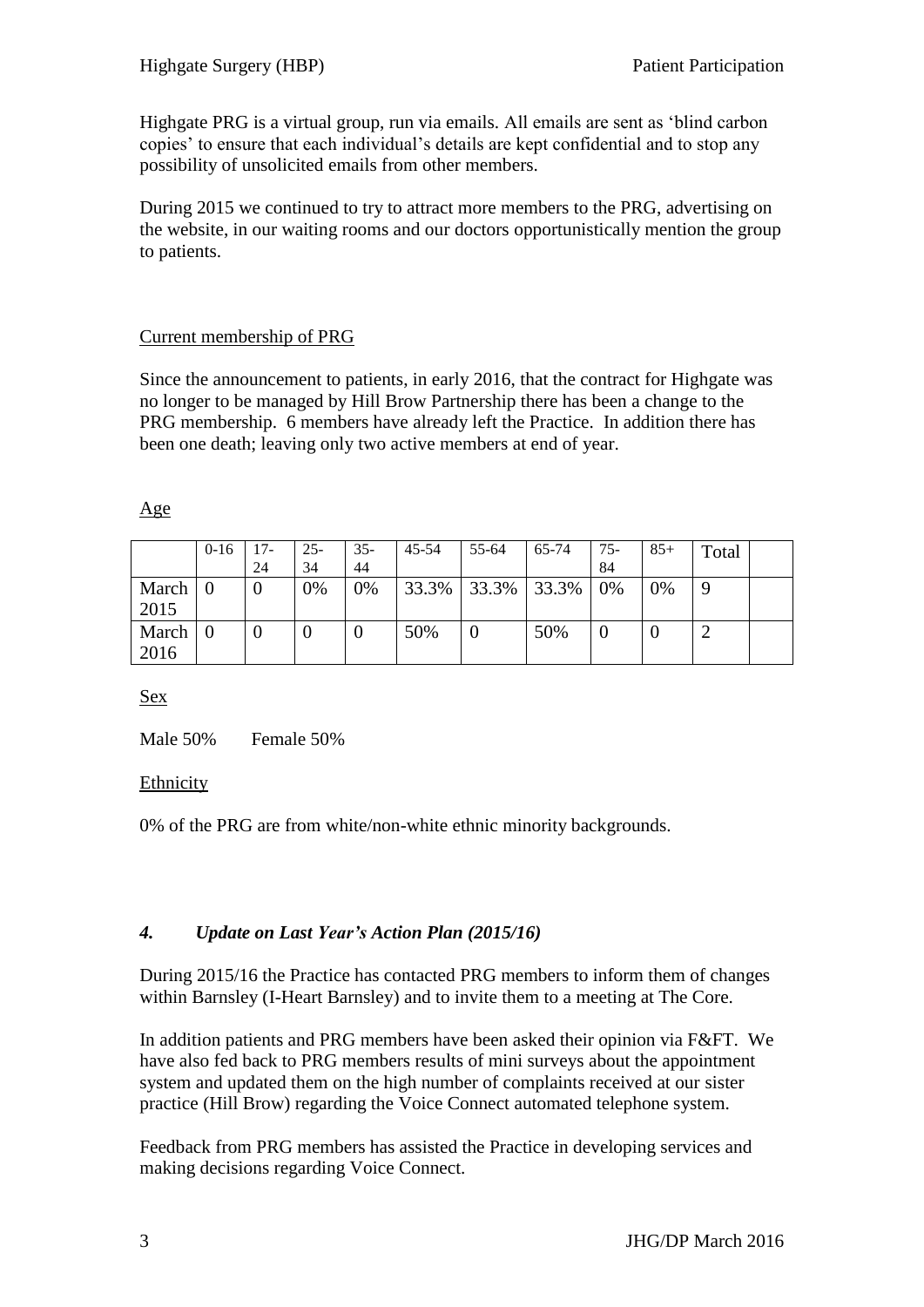| 1                | <b>SMS Text Messaging</b>      | This went live in October 2015, has had a          |
|------------------|--------------------------------|----------------------------------------------------|
|                  |                                | good response from patients and reduced            |
|                  |                                | wasted appointments through non attendees.         |
| $\overline{2}$   | <b>Additional Appointments</b> | Increasing the number of GPs to ensure two         |
|                  |                                | GPs working every day has increased the            |
|                  |                                | number of appointments. However the list           |
|                  |                                | size has continued to increase, due to             |
|                  |                                | difficulties at neighbouring practices, and        |
|                  |                                | PRG members agreed that staffing levels need       |
|                  |                                | to be reviewed again.                              |
| 3                | <b>Voice Connect</b>           | Following the poor response at Hill Brow           |
|                  |                                | where this system was tested and withdrawn;        |
|                  |                                | it was decided not to turn on the system for       |
|                  |                                | Highgate. PRG agreed that current access           |
|                  |                                | levels by telephone were good, so automated        |
|                  |                                | system not needed.                                 |
| $\overline{4}$ . | Newsletter                     | The newsletter has not been published.             |
|                  |                                | Initially there was a poor response for items to   |
|                  |                                | be included, from staff or PRG members.            |
|                  |                                | Since the Practice became aware of the             |
|                  |                                | contract change, but were asked not to inform      |
|                  |                                | patients, it was felt best to shelve this idea.    |
| 5.               | <b>Staff Name Badges</b>       | Issued to all staff, so that patients are aware of |
|                  |                                | who they are dealing with. No feedback from        |
|                  |                                | PRG about this.                                    |

# **5. Other Patient Participation Information**

NHS Choices – The website is checked regularly so that any comments can be noted and, where necessary, response posted.

Highgate Surgery has **90.3%** would recommend – which NHS Choices classed as 'Amongst the Best'

Friends and Family Test –

Since January 2015 patients have been asked whether they would recommend us to friends and family. In addition to handing response card to patients when they attend surgery the SMS text messaging service also asks patients for their views.

In the last year:-

- 99.5% Extremely likely/ likely to recommend.
- 0.5% Unlikely, extremely unlikely or not sure